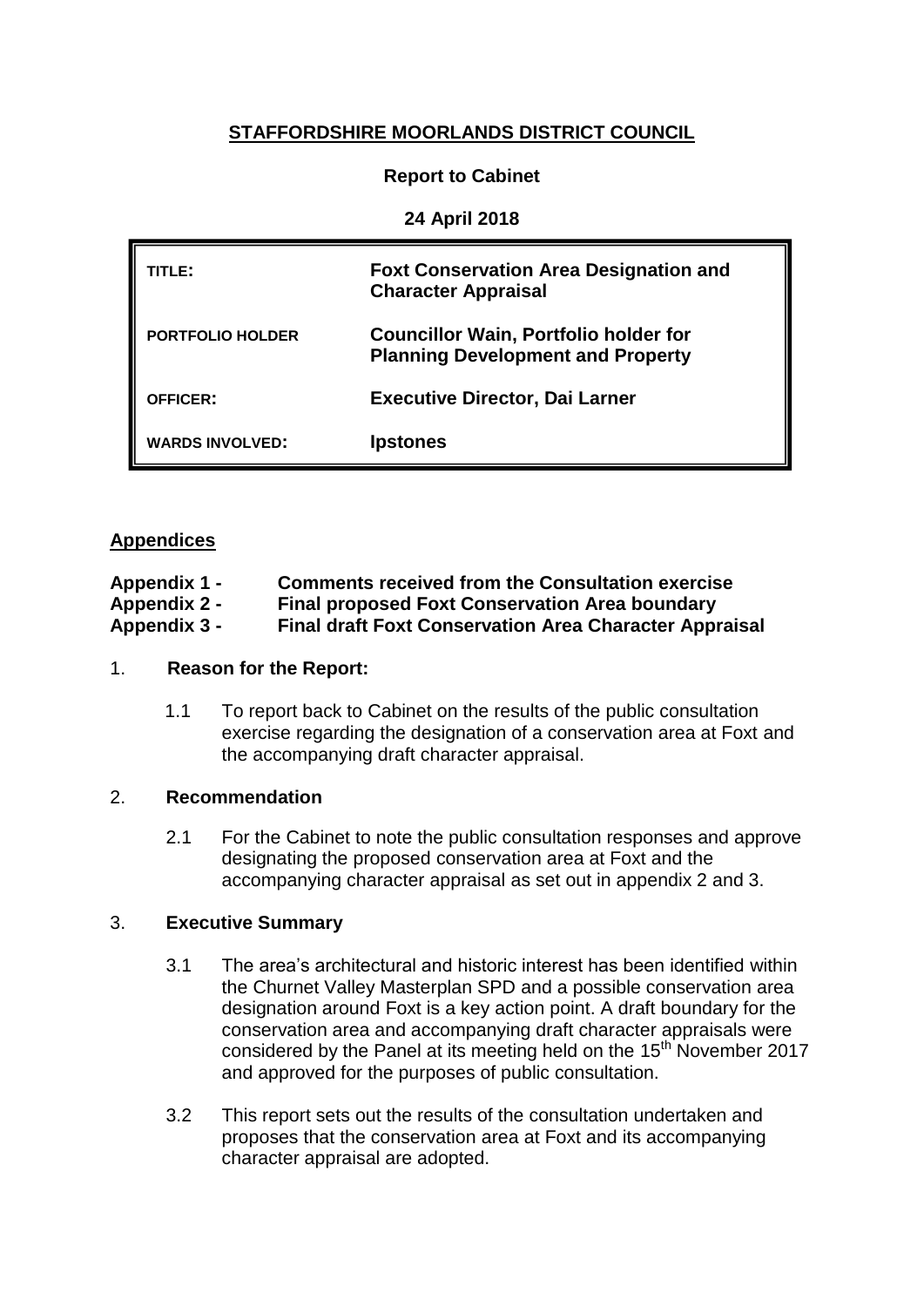# 4. **How this report links to Corporate Priorities**

4.1 This report concerns the best practice management of the District's heritage value, significance and future enhancement. This in turn, is related to the Council's corporate aim 3: To help create a strong economy by supporting further regeneration of towns and villages whilst maintaining the area's distinct identity and raising the quality of places.

# **5**. **Options**

5.1 There are two principal options:

# **Option 1 – Accept all the recommendations**

It is a statutory duty for Councils to periodically review and determine whether any of their areas warrant conservation area designation. Through the Churnet Valley Masterplan, Foxt has been identified as an area that potentially retains sufficient architectural and historic interest to warrant designation. Designating the proposed conservation area and adopting the character appraisal will maximise the protection afforded to the hamlet. **Recommended** 

# **Option 2 – Not accept any of the recommendations**

The proposed conservation area boundary is designed to ensure the protection of Foxt's special character. Failure to designate the conservation area at Foxt would not meet a key action point arising from the adopted SPD (Churnet Valley Masterplan). **Not recommended**

- 6. **Implications**
- 6.1 Community Safety (Crime and Disorder Act 1998)

No implications

6.2 Workforce

No implications

## 6.3 Equality and Diversity/Equality Impact Assessment

This report has been prepared in accordance with the Council's Diversity and Equality Policies.

6.4 Financial Considerations

No implications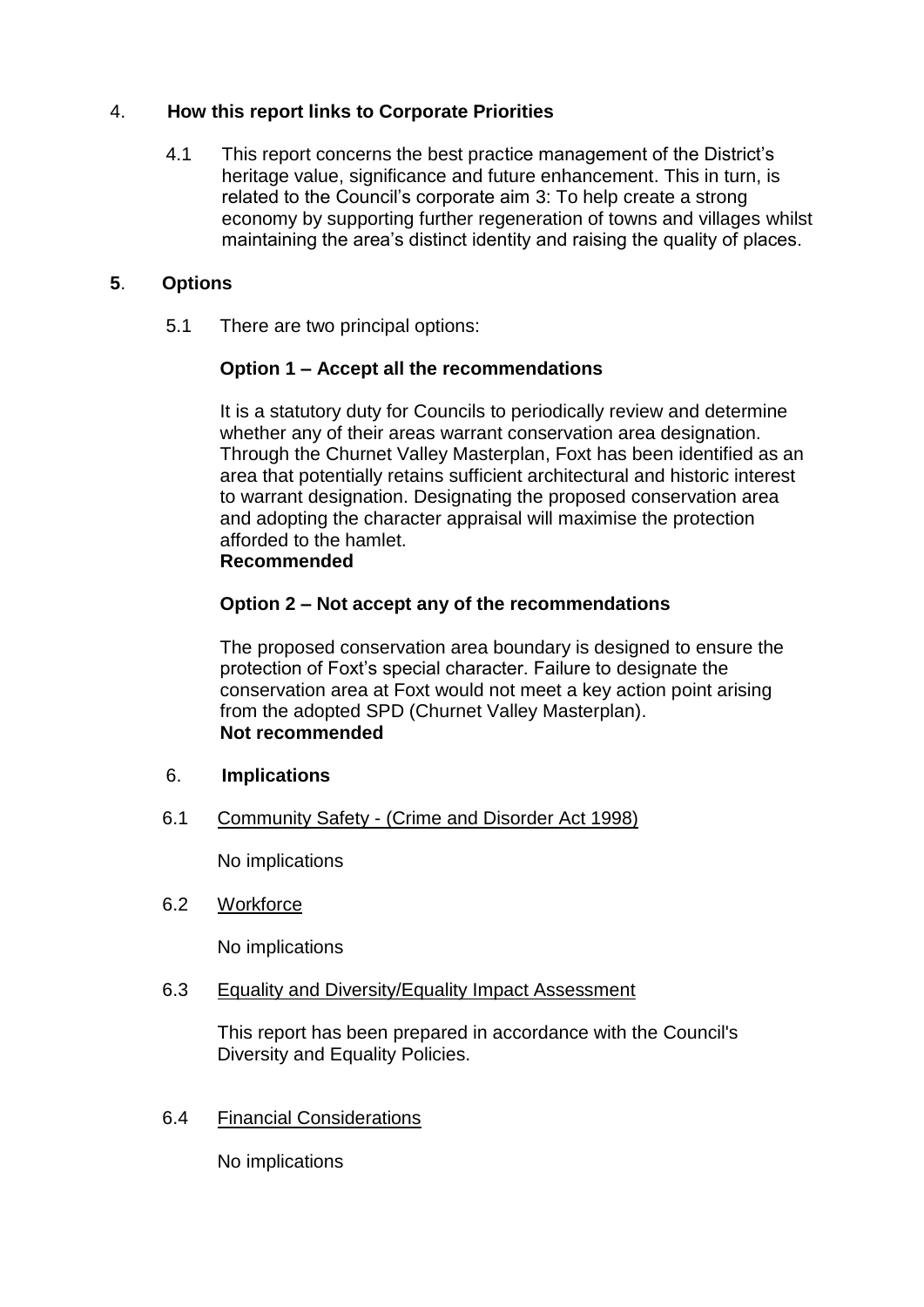### 6.5 Legal

It is a statutory duty for local authorities to determine which parts of their area are worthy of conservation area status and to review these areas from time to time (Section 69 of the Planning (Listed Building and Conservation Areas) Act 1990.

#### 6.6 Sustainability

The sustainable retention and reuse of buildings is intrinsically linked to the designation and positive management of conservation areas.

### 6.7 Internal and External Consultation

In accordance with the Council's Statement of Community Involvement April 2016 officers consulted the following groups:

- Statutory Bodies
- Parish/Town Councils
- Ward Councillors
- Council Officers
- Local residents
- Local landowners

In addition to this, a copy of the boundary and appraisal was deposited at local Council offices and libraries (Leek). A leaflet regarding the proposed boundary and draft appraisal was circulated to all residents within and adjacent to the proposed conservation area. A press statement was prepared and a copy of the boundary and appraisal was available to view and comment upon on the Council's web site. Consultation was carried out during January 2018.

There were 11 comments received as a result of the consultation. There were 5 in support, 4 objections and 2 comments. The details of all comments received and officer's responses are set out in appendix 1. The objections and concerns are summarised below:

- Area does not warrant conservation area designation
- Previous planning approvals have eroded Foxt's character
- Designation would impact on modern farming practices
- Preservation of footpaths is important
- Proposed infill boundary for Foxt is detrimental
- Lack of archaeological evidence to support claims in character appraisal
- Designation would increase house prices, cost or renovations and properties remaining empty.
- Modern housing and infrastructure required for Foxt.
- Conservation area boundary should be widened.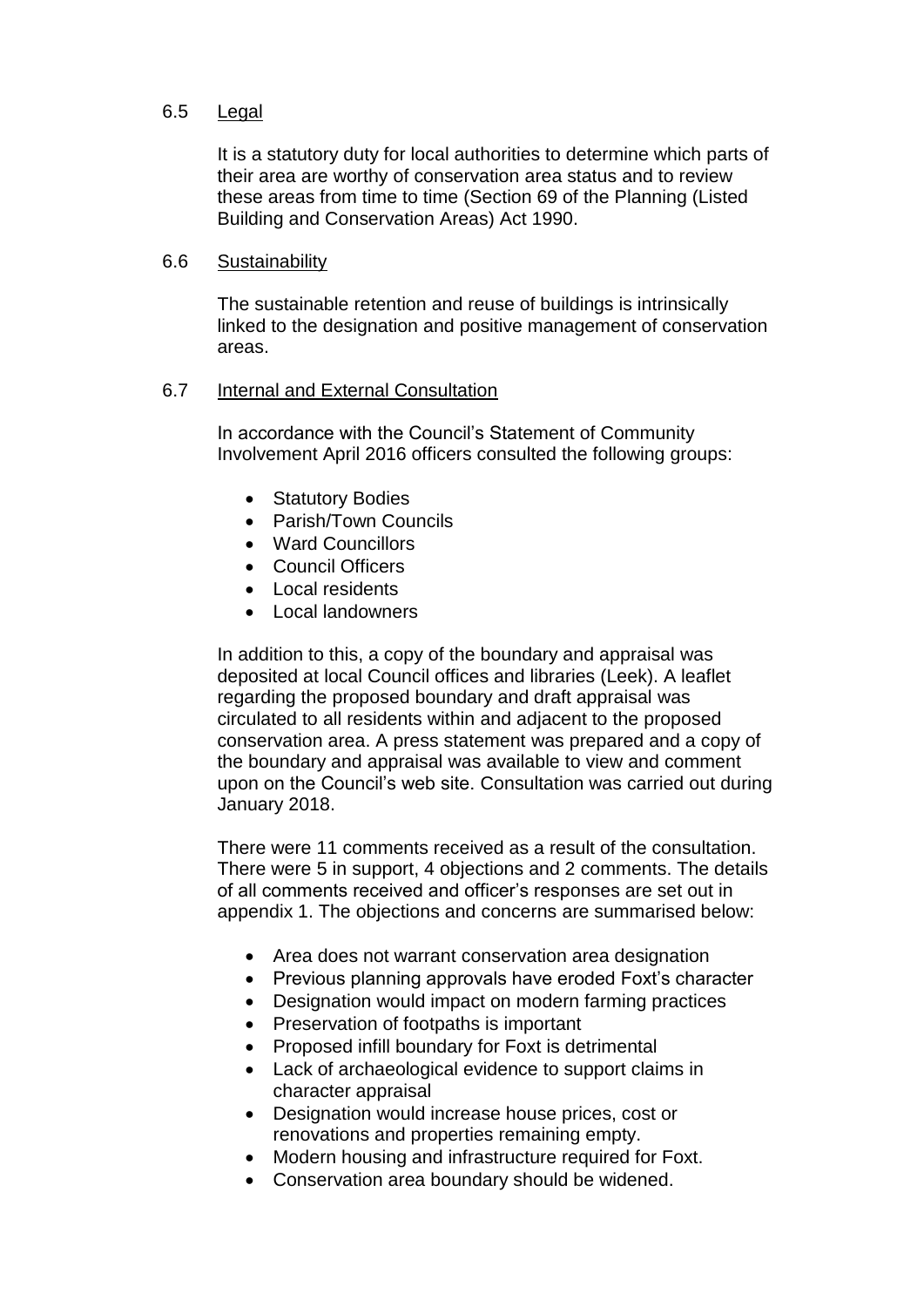Historic features not mentioned in the character appraisal

# 6.8 Risk Assessment

No significant issues have been identified.

# 7. **Background**

- 7.1 Under Section 69 of the Planning (Listed Building and Conservation Areas) Act 1990, it is a statutory duty for local authorities to determine which parts of their area are worthy of conservation area status and to review these areas from time to time. The Churnet Valley Masterplan identified the possibility that Foxt may warrant conservation area designation and this became a key recommendation from the Masterplan (7.5.3).
- 7.2 To respond to this recommendation, the Council appointed consultants (Mel Morris Conservation) to review the possible heritage value around Foxt and determine if any parts contain sufficient special architectural and historic interest to warrant designation. This review was completed last year and the Cabinet, at its meeting on the  $8<sup>th</sup>$  December 2017, approved the draft boundary and character appraisal for the purposes of public consultation.
- 7.3 The proposed conservation area boundary has been drawn to follow well-defined distinct physical boundaries. It centres around the 'Old Town' which contains highly distinctive and irregular tear drop shaped enclosures and crofts with clusters of buildings dating or originating from the 17<sup>th</sup> century. To the south (east and west) the boundary is widened to include the striking terrain and wider landscape setting around the hamlet.
- 7.4 The designation of an area is a commitment from the local planning authority to protect the historic and architectural elements that make the place special. Designation seeks to preserve and enhance the character and appearance of the conservation area by imposing additional planning controls over demolition, advertisements, development and the protection of trees.
- 7.5 In order to recognise, preserve and enhance the area's special character, the Council, public and local agents need to understand and identify what are the elements that determine the area's historic significance. In response, a draft character appraisal has been completed for Foxt. This document has been prepared in accordance with Historic England's best practice and sets out the history and distinctive characteristics of the area. The preparation of character appraisals is invaluable when making informed development control decisions. They have been used to defend the Council's position in the event of refusal of planning permission and in fighting any subsequent planning appeals.
- 7.6 The National Planning Policy Framework contains policies regarding the designation of conservation areas and their assessment. These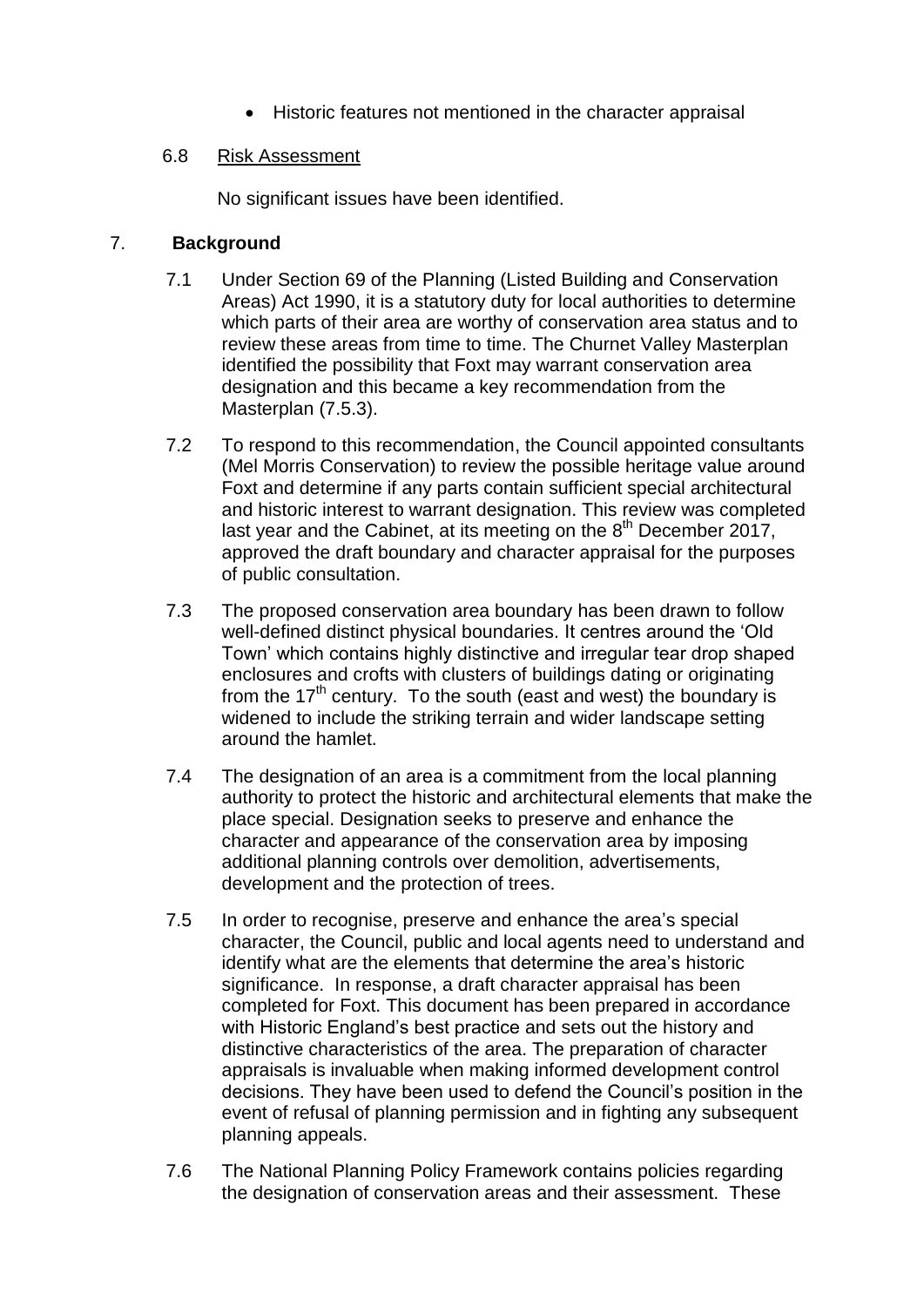assessments should be taken into account when considering the impact of development. It is important that the Council prepares such documents as they provide the evidence base required to form robust plans and minimise the risk of challenge through planning appeals.

### Dai Larner **Executive Director**

**Web Links and Background Papers** Foxt Conservation Area boundary and Character Appraisals

.

**Location Contact details**

Files held electronically Joanne Brooks ext 3654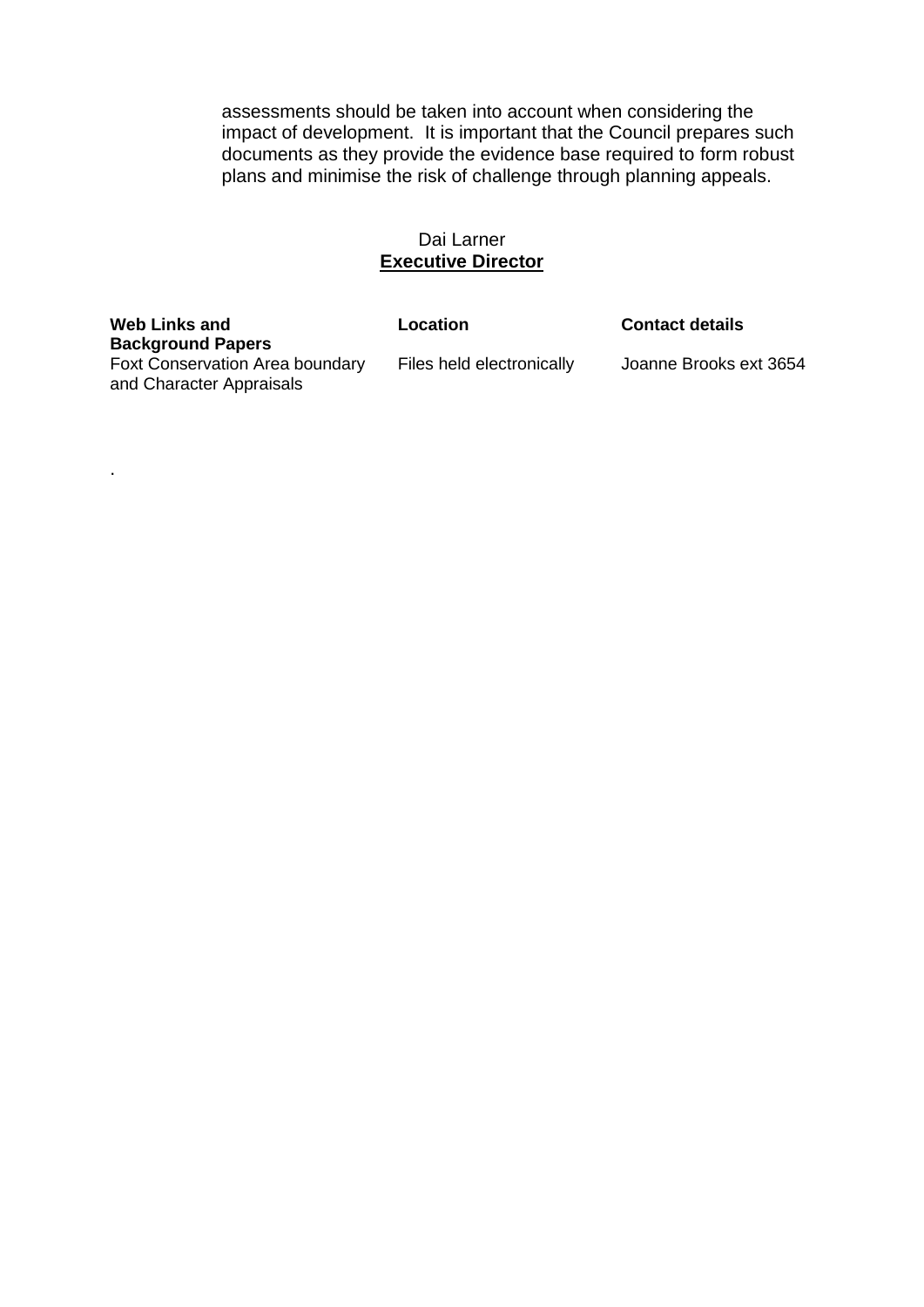### **Appendix 1 – Consultation Responses**

| Respondent | <b>Comment</b>                                                                                                                                                                                                                                                                                                                                                                                                                                                                                        | <b>Officer Response</b>                                                                                                                                                                                                                                                                                                                                                                                                                                                      | <b>Officer recommendation</b>                                                                                                                                                                                          |
|------------|-------------------------------------------------------------------------------------------------------------------------------------------------------------------------------------------------------------------------------------------------------------------------------------------------------------------------------------------------------------------------------------------------------------------------------------------------------------------------------------------------------|------------------------------------------------------------------------------------------------------------------------------------------------------------------------------------------------------------------------------------------------------------------------------------------------------------------------------------------------------------------------------------------------------------------------------------------------------------------------------|------------------------------------------------------------------------------------------------------------------------------------------------------------------------------------------------------------------------|
| M Cooke    | Does not agree with conservation area<br>designation or boundary.                                                                                                                                                                                                                                                                                                                                                                                                                                     | Note objection and concerns over recent approvals.                                                                                                                                                                                                                                                                                                                                                                                                                           |                                                                                                                                                                                                                        |
|            | Foxt has no significant interest and<br>more deserving locations in SMDC. Foxt<br>has some vistas but no outstanding<br>panoramas. Planning applications<br>passed since 2014 in gardens and<br>agricultural land result in a cramped<br>bubble. New modern bungalow severs<br>the link between the Malthouse and<br>Fox and Goose. The mock Tudor<br>appearance of Yew Tree Cottage, solar<br>panels on roofs and plastic windows in<br>listed buildings does not merit<br>conservation area status. | Once adopted the designation and character<br>appraisal will be a material consideration in the<br>determination of planning applications that affect<br>the conservation area or its setting.<br>Even when designating a conservation area<br>boundary there will always be elements that have<br>previously been altered. The Council cannot reverse<br>this but can use the designation and character<br>appraisal to guide appropriate development within<br>the future. | The point regarding planning<br>permissions has been raised by<br>a number of respondents and<br>officers consider it prudent to<br>make a general reference to<br>the applications within the<br>Character Appraisal. |
| C Green    | Objecting to agricultural land in<br>conservation area without consultation<br>is wrong and very bad manners.                                                                                                                                                                                                                                                                                                                                                                                         | Consultation leaflet was sent to landowners within<br>the proposed conservation area boundary.                                                                                                                                                                                                                                                                                                                                                                               |                                                                                                                                                                                                                        |
|            | The proposed extra regulations do not<br>take into account modern farming<br>practices and will be resisted vigorously.                                                                                                                                                                                                                                                                                                                                                                               | There are no proposed restrictions that would affect<br>modern farming methods. No further objections<br>were received from the landowner.                                                                                                                                                                                                                                                                                                                                   | No change proposed                                                                                                                                                                                                     |
| J & C Holt | Agree to conservation area designation<br>and content of character appraisal.<br>However concerned that recently 4<br>planning applications have been<br>approved that contradicts the spatial<br>analysis section 4.7. This deals with the<br>conflict of new housing and the inability                                                                                                                                                                                                              | Note support and concerns over recent approvals.<br>Once adopted the designation and character<br>appraisal will be a material consideration in the<br>determination of planning applications that affect<br>the conservation area or its setting.                                                                                                                                                                                                                           | The point regarding planning<br>permissions has been raised by<br>a number of respondents and<br>officers consider it prudent to<br>make a general reference to<br>the applications within the<br>Character Appraisal. |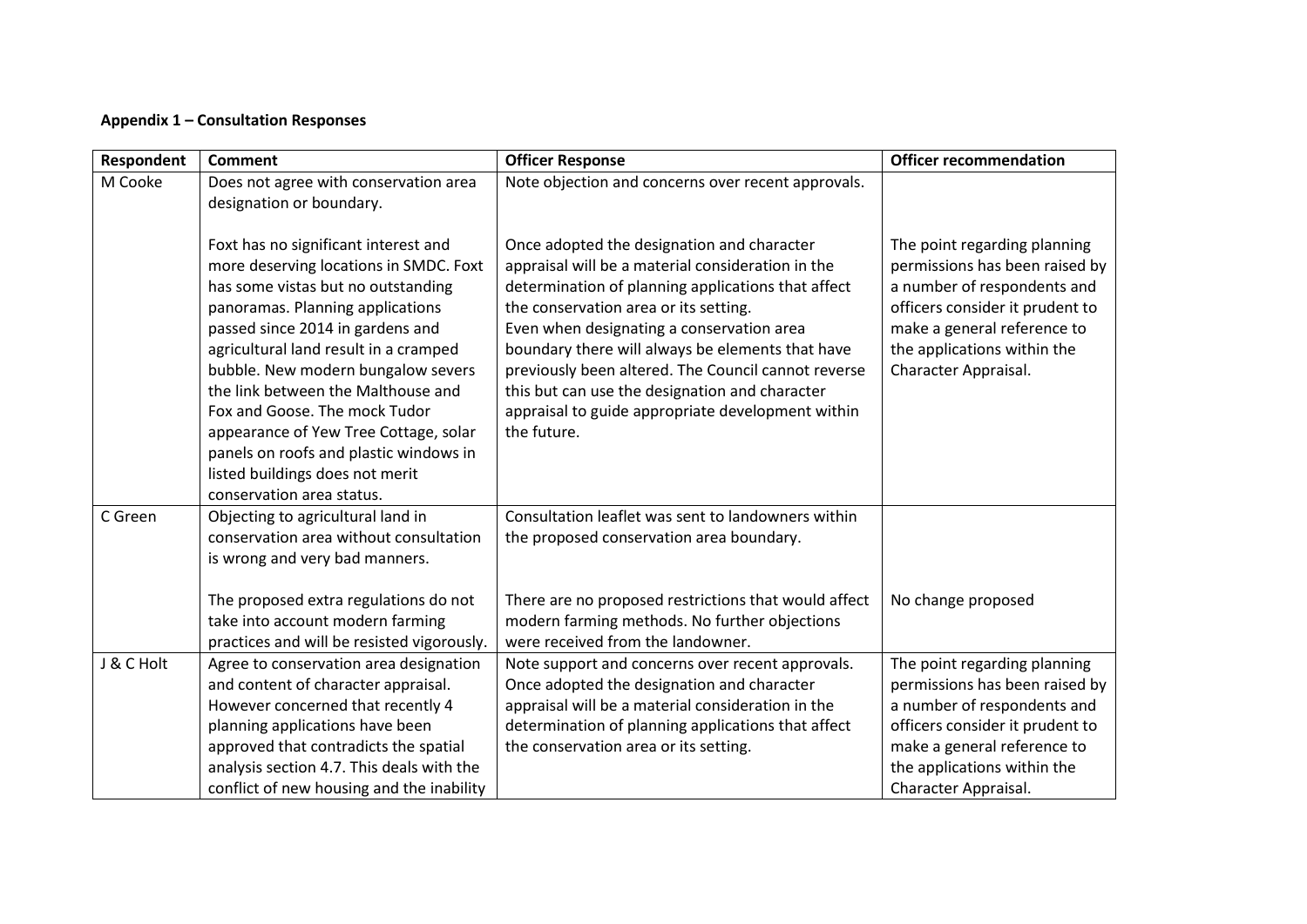| Respondent | <b>Comment</b>                             | <b>Officer Response</b>                                 | <b>Officer recommendation</b> |
|------------|--------------------------------------------|---------------------------------------------------------|-------------------------------|
|            | to preserve the original crofts and can    |                                                         |                               |
|            | therefore no longer achieve its            |                                                         |                               |
|            | objectives.                                |                                                         |                               |
| Mr & Mrs   | Concerned about the conservation area      | Note concerns. The Council is aware that 1 footpath     | No change proposed            |
| Cope       | designation as it will split neighbours as | has been blocked and is subject to a Section 53         |                               |
|            | only certain part of the village included. | application with SCC (see point below).                 |                               |
|            | Footpaths in village have been stopped.    |                                                         |                               |
| J Sutton   | Support conservation area designation.     | Note support. The Council is aware that 1 footpath      | No change proposed            |
|            | Concern over blocking of footpath.         | has been blocked and is subject to a Section 53         |                               |
|            |                                            | application with SCC. The character appraisal           |                               |
|            |                                            | identifies the footpath network as a key                |                               |
|            |                                            | characteristic of the area and their loss as a problem. |                               |
|            |                                            | Designation of these as public footpaths is a           |                               |
|            |                                            | recommendation of the character appraisal.              |                               |
| J Snow     | Support conservation area designation      | Note Support                                            | No change proposed            |
|            | to stop further damage to valuable         |                                                         |                               |
|            | historical area.                           |                                                         |                               |
| P Goram    | Does not support the conservation area     | Note objection and concerns over recent approvals.      | No change proposed            |
|            | designation as too late given recent       | Once adopted the designation and character              |                               |
|            | planning approvals.                        | appraisal will be a material consideration in the       |                               |
|            |                                            | determination of planning applications that affect      |                               |
|            |                                            | the conservation area or its setting.                   |                               |
|            |                                            |                                                         |                               |
|            | Concern over the imposition of the infill  | There is no infill boundary proposed for Foxt under     |                               |
|            | boundary policy of the emerging Local      | the emerging Local Plan. Within this Foxt is defined    | Comment noted                 |
|            | Plan.                                      | as a smaller village . Development will be controlled   |                               |
|            |                                            | through policy SS 9. - Development will be strictly     |                               |
|            |                                            | controlled in order to ensure that the character and    |                               |
|            |                                            | life of the settlement is not undermined.               |                               |
| S Mellor   | Object to conservation area                | Note objection.                                         |                               |
|            | designation.                               |                                                         |                               |
|            |                                            |                                                         |                               |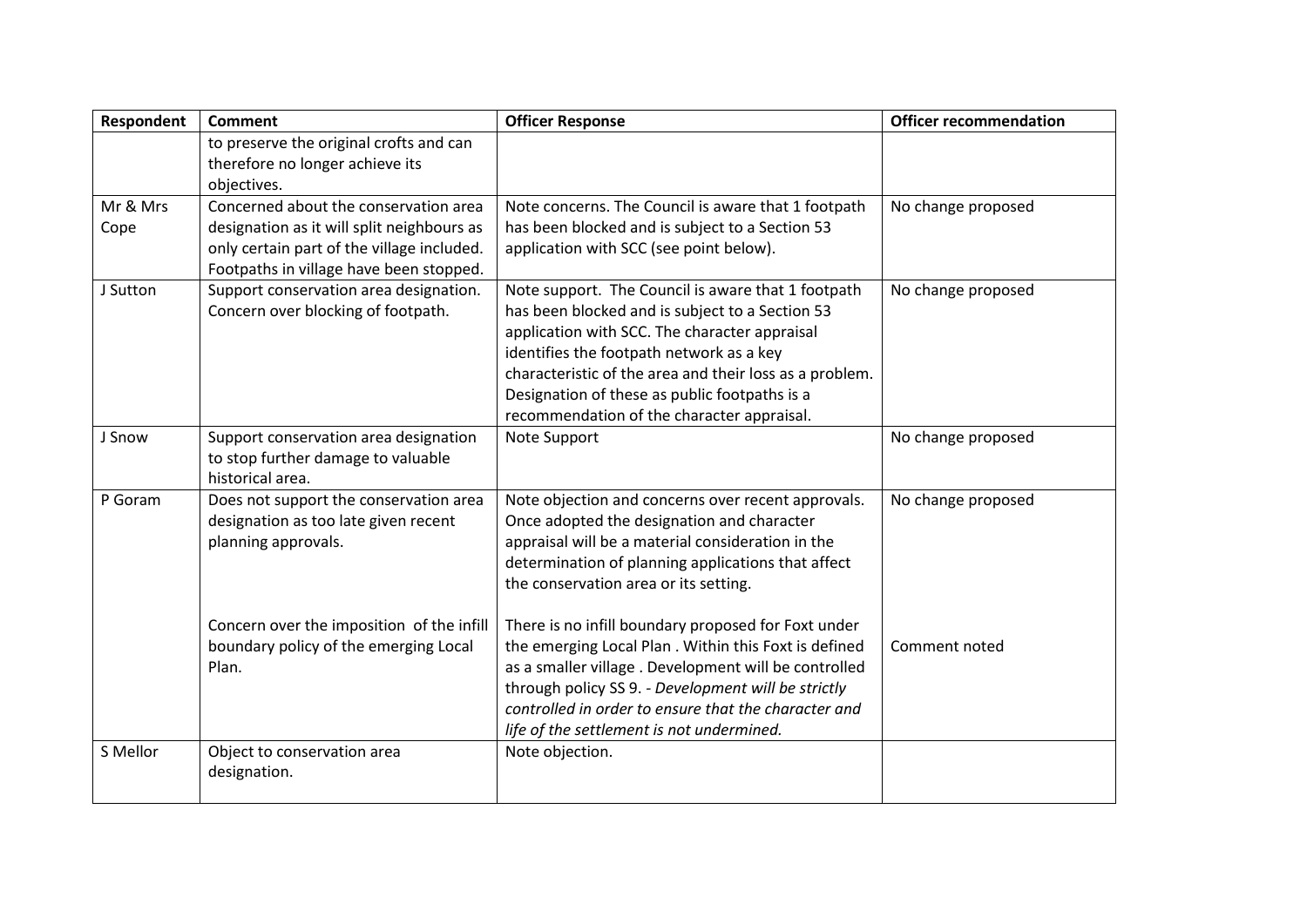| Respondent | <b>Comment</b>                                                                                                                                                                                                                                                                                                                                                                                                                                                                                                                                                                                   | <b>Officer Response</b>                                                                                                                                                                                                                                                                                                                                                                                                                                                                                                                                                                                      | <b>Officer recommendation</b> |
|------------|--------------------------------------------------------------------------------------------------------------------------------------------------------------------------------------------------------------------------------------------------------------------------------------------------------------------------------------------------------------------------------------------------------------------------------------------------------------------------------------------------------------------------------------------------------------------------------------------------|--------------------------------------------------------------------------------------------------------------------------------------------------------------------------------------------------------------------------------------------------------------------------------------------------------------------------------------------------------------------------------------------------------------------------------------------------------------------------------------------------------------------------------------------------------------------------------------------------------------|-------------------------------|
|            | The criteria described as a few old<br>buildings, a few rock formations and<br>some trees is not adequate reasoning<br>for the designation of a conservation<br>area. The appraisal does not back up its<br>assumptions with any archaeological<br>evidence regarding rock formations and<br>defensive use of village. Much more<br>archaeological evidence would need to<br>be provided to prove that it has any real<br>historical value. This would be a further<br>waste of money that could be spent on<br>improving the village in general for the<br>people who will live in the village. | The justification for conservation area designation is<br>set out in the character appraisal. It defines and<br>records the special architectural and historic interest<br>of the area. The County Archaeologist has been<br>consulted as part of this process and the report<br>states any archaeological assumptions are<br>'probable.' A recommendation of the report states<br>that future investigation and evaluation of potential<br>archaeological sites should be carried out. It is also<br>likely that any development proposals would need<br>to be accompanied by an archaeological evaluation. | No change proposed            |
|            | The village could benefit from further<br>modern properties being built and less<br>opposition to sensible construction<br>projects. Foxt has poor infrastructure<br>and a lack of residents means limited<br>support for any commercial ventures<br>within the village and any social<br>activities.                                                                                                                                                                                                                                                                                            | Designation does not preclude development but<br>aims to ensure that these respect the character of<br>the area. Designation does not restrict improved<br>infrastructure.                                                                                                                                                                                                                                                                                                                                                                                                                                   | No change proposed            |
|            | The cost of extending or repairing<br>property will become more expensive<br>as properties will need to adhere to<br>stricter rules.                                                                                                                                                                                                                                                                                                                                                                                                                                                             | Conservation area designation does not always<br>impose stricter rules but guides future development<br>so that it preserves or enhances the character of the<br>area. Irrespective of conservation area designation<br>alteration to existing properties would need to be<br>mindful of maintaining the local distinctive character<br>of Staffordshire Moorlands and complementing the<br>special character and heritage of the area. (Policy                                                                                                                                                              | No change proposed            |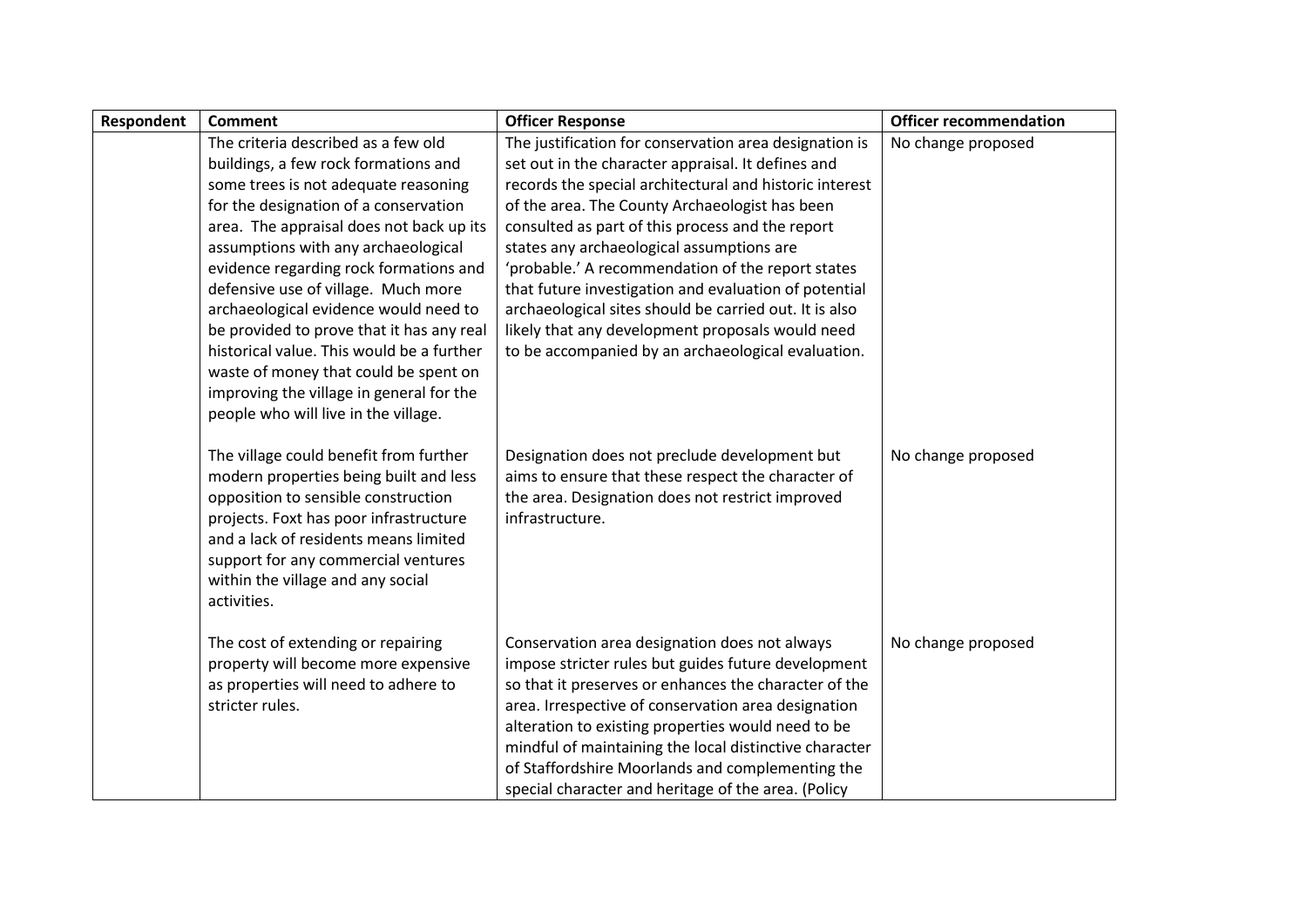| Respondent | <b>Comment</b>                             | <b>Officer Response</b>                                  | <b>Officer recommendation</b> |
|------------|--------------------------------------------|----------------------------------------------------------|-------------------------------|
|            |                                            | SS1 and DC1 emerging local plan)                         |                               |
|            |                                            |                                                          |                               |
|            | The conservation area includes no          | Preserving or enhancing the character of Foxt is of      | No change proposed            |
|            | properties or locations within it that     | benefit to the general public. The value of property     |                               |
|            | would benefit the general public but       | within the area is likely to be driven by location and   |                               |
|            | would increase the value of the homes      | the characteristics of the hamlet. Conservation area     |                               |
|            | within it which may stand empty.           | designation is unlikely to increase value significantly. |                               |
|            | The conservation area excludes several     | The boundary of the potential conservation area was      | No change proposed            |
|            | older residential dwellings on the other   | reviewed and a wide geographical area was                |                               |
|            | side of the village and doesn't include    | considered at the outset. Areas assessed included        |                               |
|            | the church and churchyard and the          | St. Mark's Church and the Village Hall, the New          |                               |
|            | historic area of the canal which are the   | Cottages and Villas, and Whirley Low Cottages, Red       |                               |
|            | most historically significant buildings in | Row and Parkside. A separate conservation area           |                               |
|            | the village.                               | was also considered for Ipstones Park, but this was      |                               |
|            |                                            | discounted because of the level of alteration to the     |                               |
|            |                                            | building fabric. The park lacks the special              |                               |
|            |                                            | architectural interest to be included within a           |                               |
|            |                                            | conservation area. Its historic interest is undeniable   |                               |
|            |                                            | but the condition of its surviving historic fabric has   |                               |
|            |                                            | been diluted by unsympathetic alterations and            |                               |
|            |                                            | redevelopment of historic buildings, the poor            |                               |
|            |                                            | condition of the walled boundaries, where these          |                               |
|            |                                            | survive, and the loss of boundary banks and ditches.     |                               |
|            |                                            | All buildings in the outlying area were photographed     |                               |
|            |                                            | and considered for their relationship with the focus     |                               |
|            |                                            | for the original nucleus of the village. Many of these   |                               |
|            |                                            | elements, whilst of historic and architectural interest  |                               |
|            |                                            | in their own right, were too detached and disparate      |                               |
|            |                                            | to the main focus of the settlement to include within    |                               |
|            |                                            | the conservation area.                                   |                               |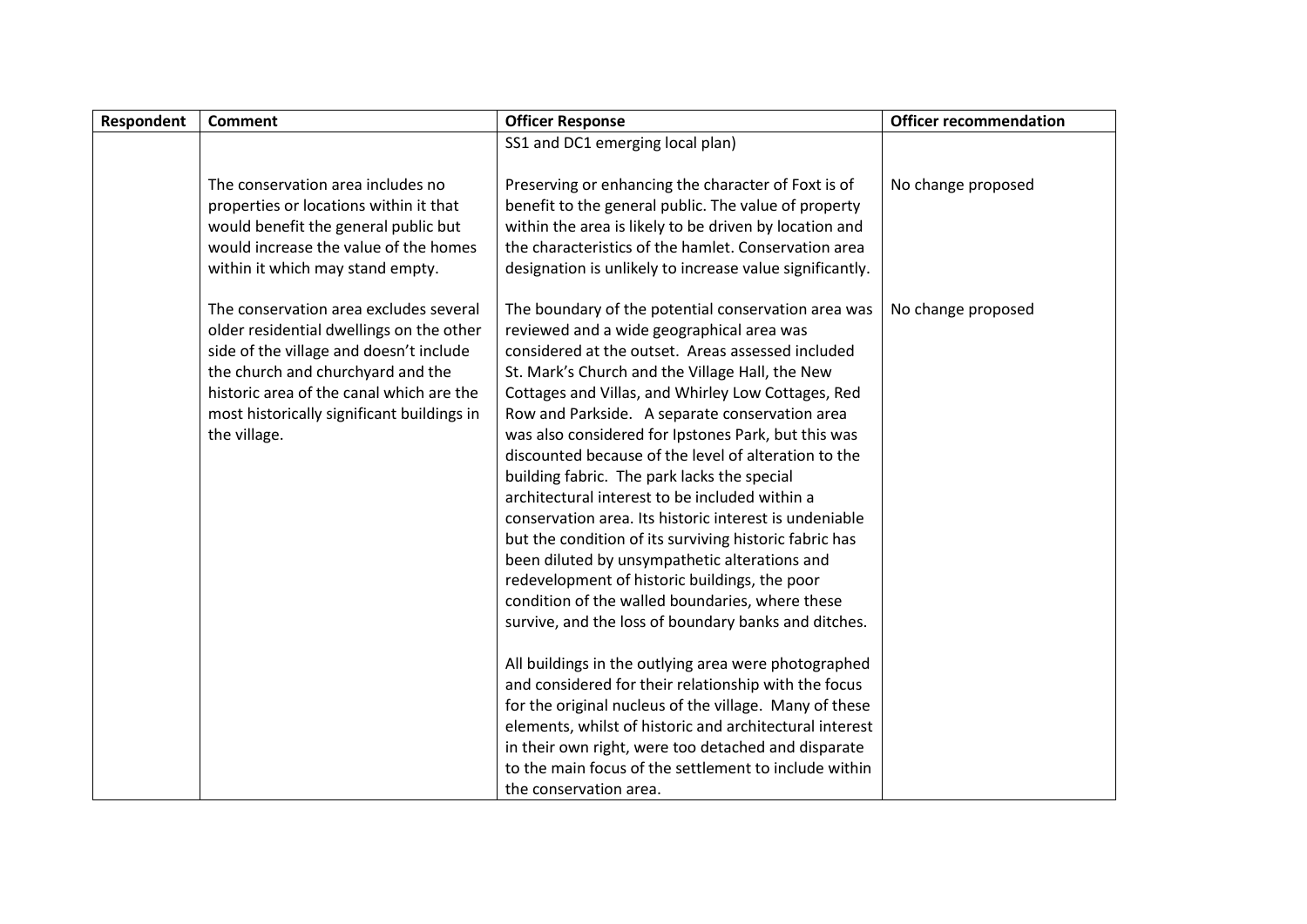| Respondent | <b>Comment</b>                                                                            | <b>Officer Response</b>                                                                                                                                                                                                                                                                                                                                                                                                                         | <b>Officer recommendation</b> |
|------------|-------------------------------------------------------------------------------------------|-------------------------------------------------------------------------------------------------------------------------------------------------------------------------------------------------------------------------------------------------------------------------------------------------------------------------------------------------------------------------------------------------------------------------------------------------|-------------------------------|
|            |                                                                                           | The main reason for this in terms of its relationship<br>with the Church and Village Hall, was the poor<br>quality of the environment between the Hall and<br>Brook Cottage and lack of special architectural or<br>historic interest; i.e. the character of the Central<br>Garage site and its environs is too altered to make a<br>coherent boundary with the main part of the village.                                                       |                               |
|            |                                                                                           | The main focus has a core that is well-integrated and<br>cohesive in character. This is very distinct and is easy<br>to relate to its early form and location within the<br>landscape.                                                                                                                                                                                                                                                          |                               |
|            |                                                                                           | Froghall Wharf is part of the Caldon Canal<br>Conservation Area and it would be appropriate to<br>review the boundary of this when an appraisal is<br>produced. At that time it may be more appropriate<br>to include the tramways, wharfs and settlements<br>along its length, including the industrial housing, the<br>Villas and New Cottages, which were built for the<br>copperworks and with which it holds a more close<br>relationship. |                               |
|            |                                                                                           | The option of including Whirley Low Cottages within<br>the boundary would have involved long elements of<br>fields and road with little or no intrinsic interest. On<br>balance it was felt that this could not be considered<br>as an integrated 'character area'.                                                                                                                                                                             |                               |
|            | The pubs inclusion is confusing, as it will<br>restrict its purpose for demolition in the | Conservation area designation does not necessarily<br>preclude demolition but any proposals for                                                                                                                                                                                                                                                                                                                                                 | No change proposed            |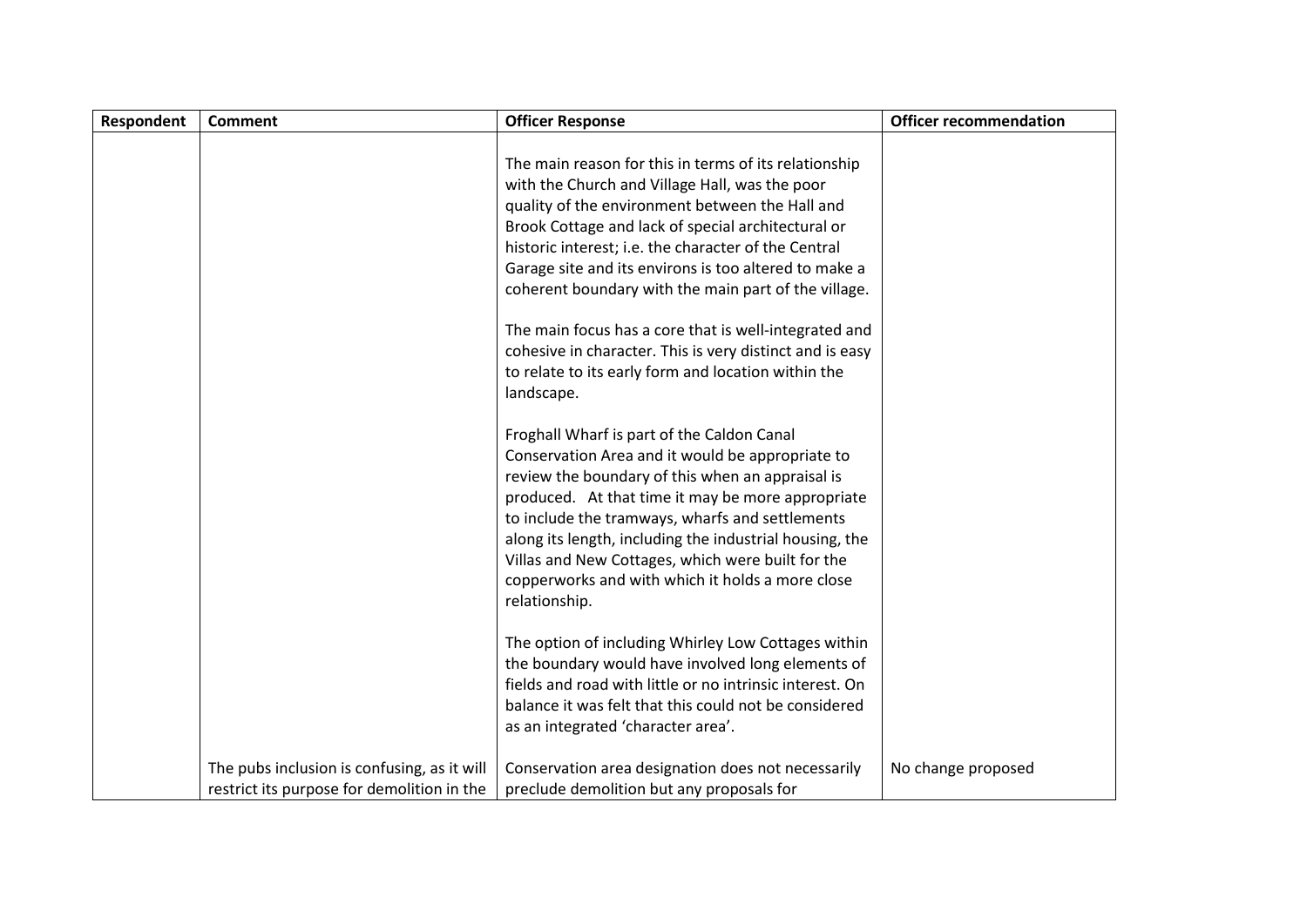| Respondent  | <b>Comment</b>                                                        | <b>Officer Response</b>                               | <b>Officer recommendation</b>                          |
|-------------|-----------------------------------------------------------------------|-------------------------------------------------------|--------------------------------------------------------|
|             | future should it be better suited for                                 | demolition would have to be clearly justified as part |                                                        |
|             | residential use.                                                      | of the planning process.                              |                                                        |
| V Cowie     | Support conservation area designation                                 | Note support and see comment above re extent of       | No change proposed                                     |
|             | but feels that the conservation area                                  | boundary                                              |                                                        |
|             | boundary should be widened out to                                     |                                                       |                                                        |
|             | include church and village hall and                                   |                                                       |                                                        |
|             | additional fields and open spaces to                                  |                                                       |                                                        |
|             | retain the true character of the village.                             |                                                       |                                                        |
| P Cowie     | Support conservation area designation                                 | Note support and see comment above re extent of       | No change proposed                                     |
|             | but feels that the boundary should be                                 | boundary.                                             |                                                        |
|             | widened to include far more properties                                |                                                       |                                                        |
|             | and pasture land between buildings to                                 |                                                       |                                                        |
|             | preserve the open aspect. Additional                                  |                                                       |                                                        |
|             | properties for inclusion should be 'The                               |                                                       |                                                        |
|             | Villas and 'New Cottages', Church and                                 |                                                       |                                                        |
|             | village hall, Town Head Farm and                                      |                                                       |                                                        |
|             | cottages between and up to Whirley                                    |                                                       |                                                        |
|             | Low, cottages at Whirley Low and field                                |                                                       |                                                        |
|             | opposite repair garage and haulage                                    |                                                       |                                                        |
|             | business yard (former quarry).                                        |                                                       |                                                        |
| Ipstones PC | The document is out of date as it does                                | Note Comment                                          | This point has been raised by a                        |
|             | not take into account planning                                        |                                                       | number of respondents and                              |
|             | approvals granted for several new                                     |                                                       | officer consider it prudent to                         |
|             | dwellings.                                                            |                                                       | make a general reference to                            |
|             |                                                                       |                                                       | the applications within the                            |
|             |                                                                       |                                                       | Character Appraisal.                                   |
|             |                                                                       |                                                       |                                                        |
|             | It does not mention an old historic Well<br>- known as Endstone Well. | This appraisal document defines and records the       | Amend character appraisal to<br>mention Henstone Well. |
|             |                                                                       | special architectural and historic interest of the    |                                                        |
|             |                                                                       | proposed conservation area. It would be difficult to  |                                                        |
|             |                                                                       | make reference and record every historical or         |                                                        |
|             |                                                                       | architectural feature. However, just because a        |                                                        |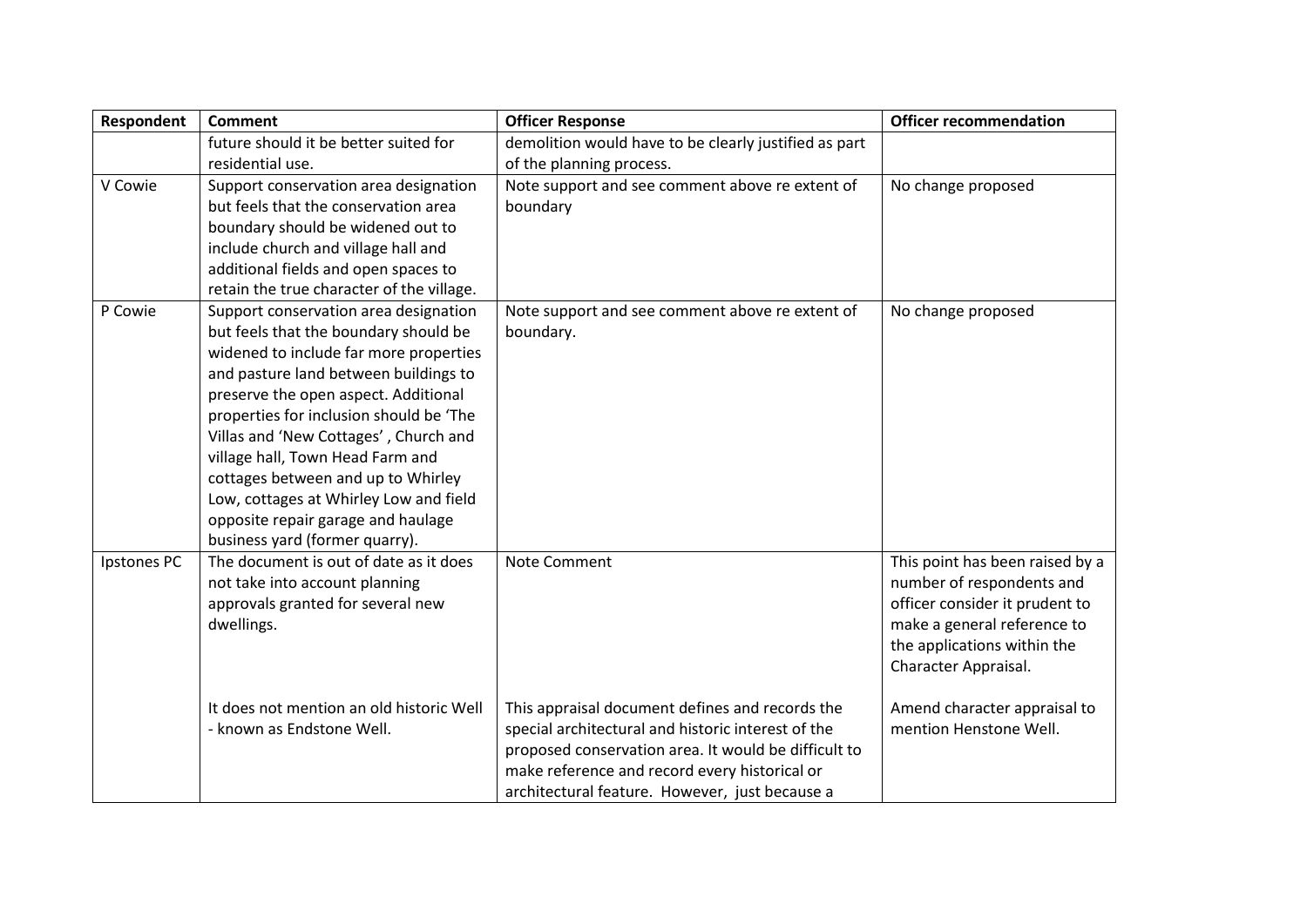| Respondent | Comment | <b>Officer Response</b>                              | <b>Officer recommendation</b> |
|------------|---------|------------------------------------------------------|-------------------------------|
|            |         | feature is not mentioned it should not be taken that |                               |
|            |         | it is not important.                                 |                               |